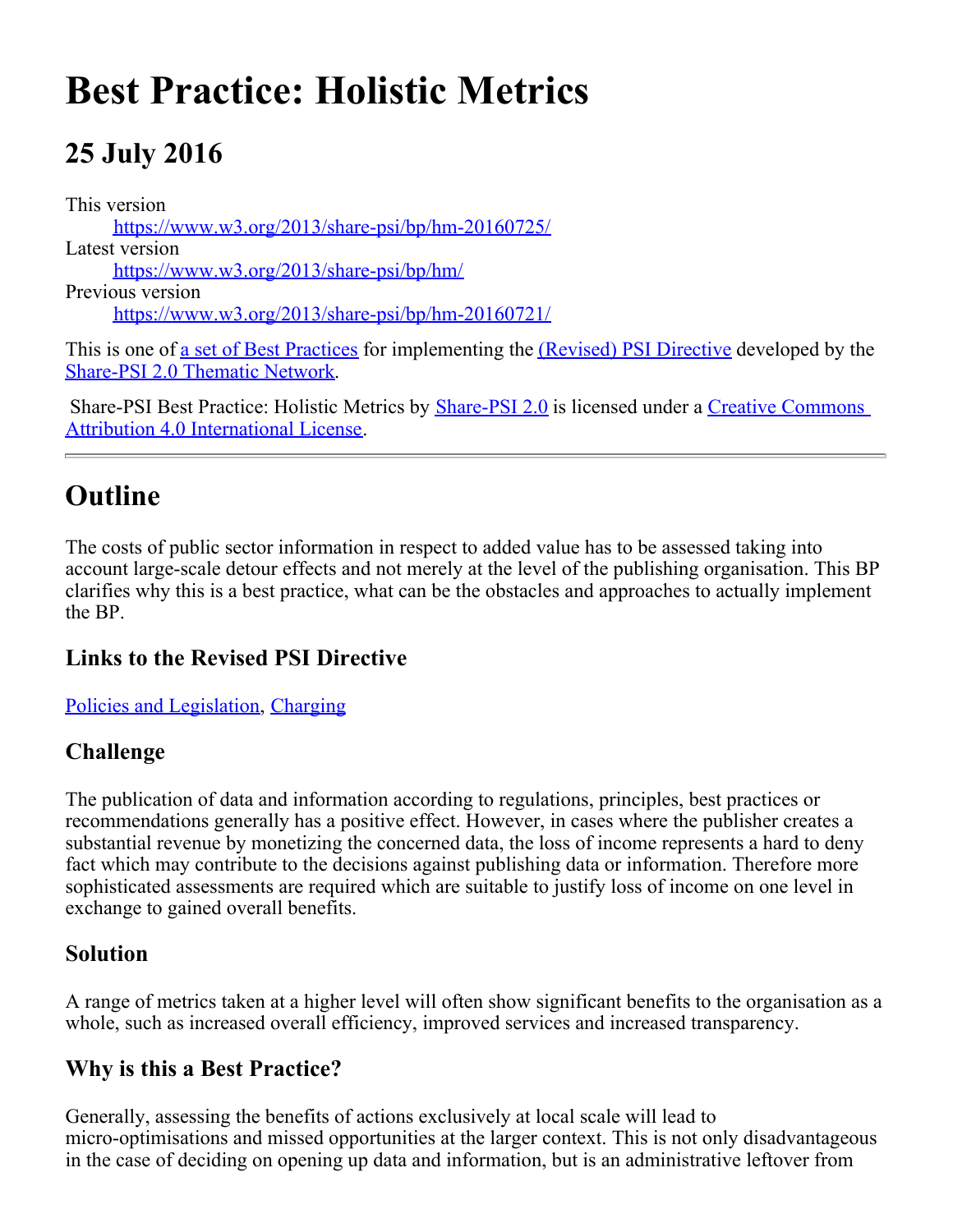times where holistic measure was mostly impossible due to non-existent integrated Information Systems which can provide a quick and comprehensive overview on policy making.

#### **How do I implement this Best Practice?**

The actual implementation of public sector value assessment is very much influenced by the administrative organisational setup. If and open data strategy is implemented at the federal level, chances are high, that impact assessment will also take place at that level.

To facilitate the transition from assessing efforts and value from the local level to a higher level, techniques and methodologies of [management by objectives](https://en.wikipedia.org/wiki/Management_by_objectives), rigorous data analytics by using dashboards, data mining and predictive modeling as means of [evidence based government](https://en.wikipedia.org/wiki/Evidence-based_policy) could be used.

The actual implementation will further depend on the level where the PSI directive got implemented. While all EU member states are required to implement EU directives into national law, some member states forward this obligation to provinces (mostly on [NUTS](http://ec.europa.eu/eurostat/web/nuts/overview)-2 level), which adds additional difficulty when erecting holistic measures of costs and effects of data and information publication. Some individual departments, or sub-departments, are likely to see increased costs with no direct benefit to that department but at a higher level, the benefits should be evident and measurable.

#### **Further reading**

- [Impact Monitoring Framework für Open Government Data](http://digisus.com/blog/wp-content/uploads/2013/06/OGD-CH-IMF-DACHLI-Bericht-V04-DOWNLOAD-VERSION.pdf) Ein Impact Monitoring Framework für Open Government Data am Beispiel von »OGD Schweiz« (DE) PDF
- [From Evidence-Based Policy Making to Policy Analytics](http://intra961:8500/edp/parse-bp/href=) (PDF)
- [Big Data and Analytics](http://www.govtech.com/library/papers/Big-Data-and-Analytics-in-Government-1554.html), [[1 PDF](http://assets.teradata.com/resourceCenter/downloads/WhitePapers/Public_CIO_Special_Report_Big_Data_and_Analytics.pdf)]
- [The impact of open data](http://vm.fi/julkaisu?pubid=5202"), Mininstry of Finance, Finland. Heli Koski, Elinkeinoelämän tutkimuslaitos

### **Where has this best practice been implemented?**

| Country           | Implementation                                                  | <b>Contact Point</b>                                                                       |
|-------------------|-----------------------------------------------------------------|--------------------------------------------------------------------------------------------|
| Austria           | Wirkungsorientierte<br><b>Steuerung</b>                         | <b>ABTEILUNG III/9:</b><br>WIRKUNGSCONTROLLINGSTELLE DES BUNDES.<br>VERWALTUNGSINNOVATION. |
| United<br>Kingdom | Performance UK                                                  |                                                                                            |
| Finland           | Government's analysis.<br>assessment and research<br>activities | Prime Ministers Office Finland                                                             |
| Italy             | Impact of open data<br>measured by indicators (in<br>progress)  | Giorgia Lodi                                                                               |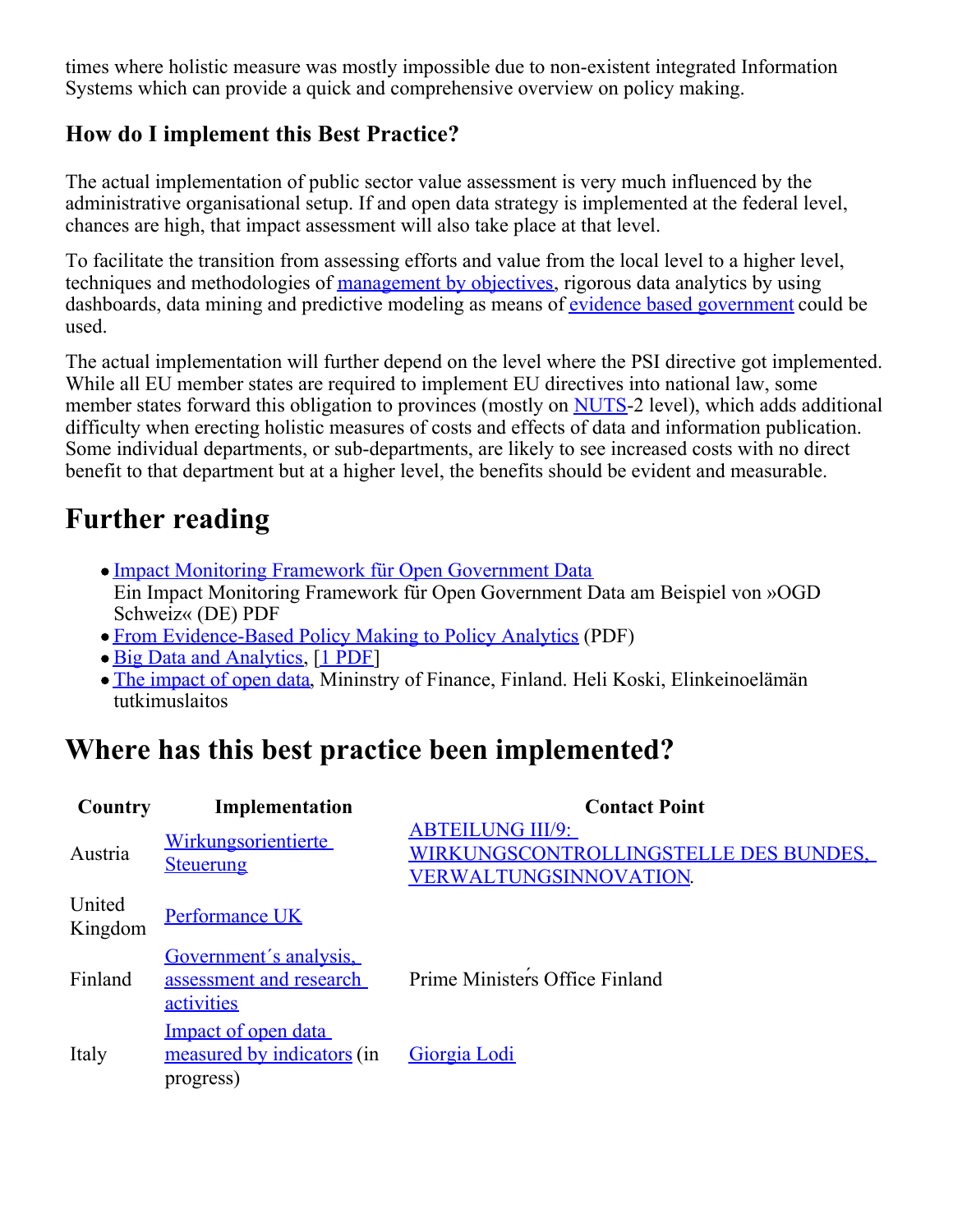## **References**

- Samos Workshop Session: [The Potential within the Government for Innovation and Efficiency](https://www.w3.org/2013/share-psi/wiki/images/d/d2/NorwegianPublicSectorSharePSISamos.pdf) [from Open Data – Examples from the Norwegian public Sector](https://www.w3.org/2013/share-psi/wiki/images/d/d2/NorwegianPublicSectorSharePSISamos.pdf)
- Berlin Workshop Session: [The Impacts of Open Data: Towards Ex Post Assessment](https://www.w3.org/2013/share-psi/workshop/berlin/Koski)
- Open Data Institute method report: [Assessment tools for open data initiatives](http://theodi.org/method-report-assessment-tools-for-open-data-initiatives)
- Open Data Institute technical report: [Benchmarking open data automatically](http://theodi.org/guides/benchmarking-data-automatically)

## **Local Guidance**

This Best Practice is cited by, or is consistent with, the advice given within the following guides:

- (Austria) [Open-Government-Vorgehensmodell](https://www.w3.org/2013/share-psi/lg/Austria#wnGuide) Open Government Process Model
- (Belgium) [Open Data Handleiding](https://www.w3.org/2013/share-psi/lg/Belgium#vlGuide) Open Data Handbook
- (CzechRepublic) [Standardy publikace a katalogizace otevřených dat veřejné správy ČR](https://www.w3.org/2013/share-psi/lg/CzechRepublic#czOpenDataStandards) Open Data Standards
- (Estonia) [Avaandmete loomise ja avaldamise juhend](https://www.w3.org/2013/share-psi/lg/Estonia#eeGuide) Open Data Guidelines
- (Finland) [Avoimen Datan Opas](https://www.w3.org/2013/share-psi/lg/Finland#fiOpenData) Open Data Guide
- (Hungary) [Nyílt Adatok kézikönyv](https://www.w3.org/2013/share-psi/lg/Hungary#huGuide) Open Data Handbook
- (International) [ELI implementation methodology: Good practices and guidelines](https://www.w3.org/2013/share-psi/lg/International#elig)
- (International) [Open Data Handbook, Solutions Bank](https://www.w3.org/2013/share-psi/lg/International#okhbsb)
- (Ireland) [Guide for publishers](https://www.w3.org/2013/share-psi/lg/Ireland#ieOpenData)
- (Italy) [Linee Guida Nazionali per la Valorizzazione del Patrimonio Informativo Pubblico](https://www.w3.org/2013/share-psi/lg/Italy#itGuide) National Development Guidelines for Public Sector Information
- (Lithuania) [Viešojo Sektoriaus Informacijos platinimo gerosios praktikos](https://www.w3.org/2013/share-psi/lg/Lithuania#ltGuide) Best Practices for Sharing Public Sector Information
- (Luxembourg) [Recommandations pour l'ouverture des données publiques](https://www.w3.org/2013/share-psi/lg/Luxembourg#luGuide) Recommendations for opening data
- (Serbia) [Open Data Handbook](https://www.w3.org/2013/share-psi/lg/Serbia#rsGuide)
- (Slovenia) [Priročnik za odpiranje podatkov javnega sektorja](https://www.w3.org/2013/share-psi/lg/Slovenia#siGuide) Manual for the opening of public sector information
- (Spain) [Guía metodológica para planes open data sectoriales](https://www.w3.org/2013/share-psi/lg/Spain#mgsodp) Methodological Guide for Sectorial Open Data Plans
- (Spain) [Guía para el desarrollo de la Universidad Abierta](https://www.w3.org/2013/share-psi/lg/Spain#esou) Open University Development Guide
- (Spain) [Government Data Openness and Re-use](https://www.w3.org/2013/share-psi/lg/Spain#caGuide)
- (Spain) [Decálogo Open Data](https://www.w3.org/2013/share-psi/lg/Spain#odd) Open Data Decalogue

## **Contact Info**

Editor: [Johann Höchtl](mailto:johann.hoechtl@donau-uni.ac.at), Danube University, Krems Contributors: [Anne Kauhanen-Simanainen](mailto:Anne.Kauhanen-Simanainen@vm.fi), Ministry of Finance, Finland, [Giorgia Lodi](https://sites.google.com/site/giorgialodi/), AgID, Italy

## **Related Best Practices**

- [Establish an Open Data Ecosystem](https://www.w3.org/2013/share-psi/bp/eode/)
- [Develop an Open Data Publication Plan](https://www.w3.org/2013/share-psi/bp/odpp/)